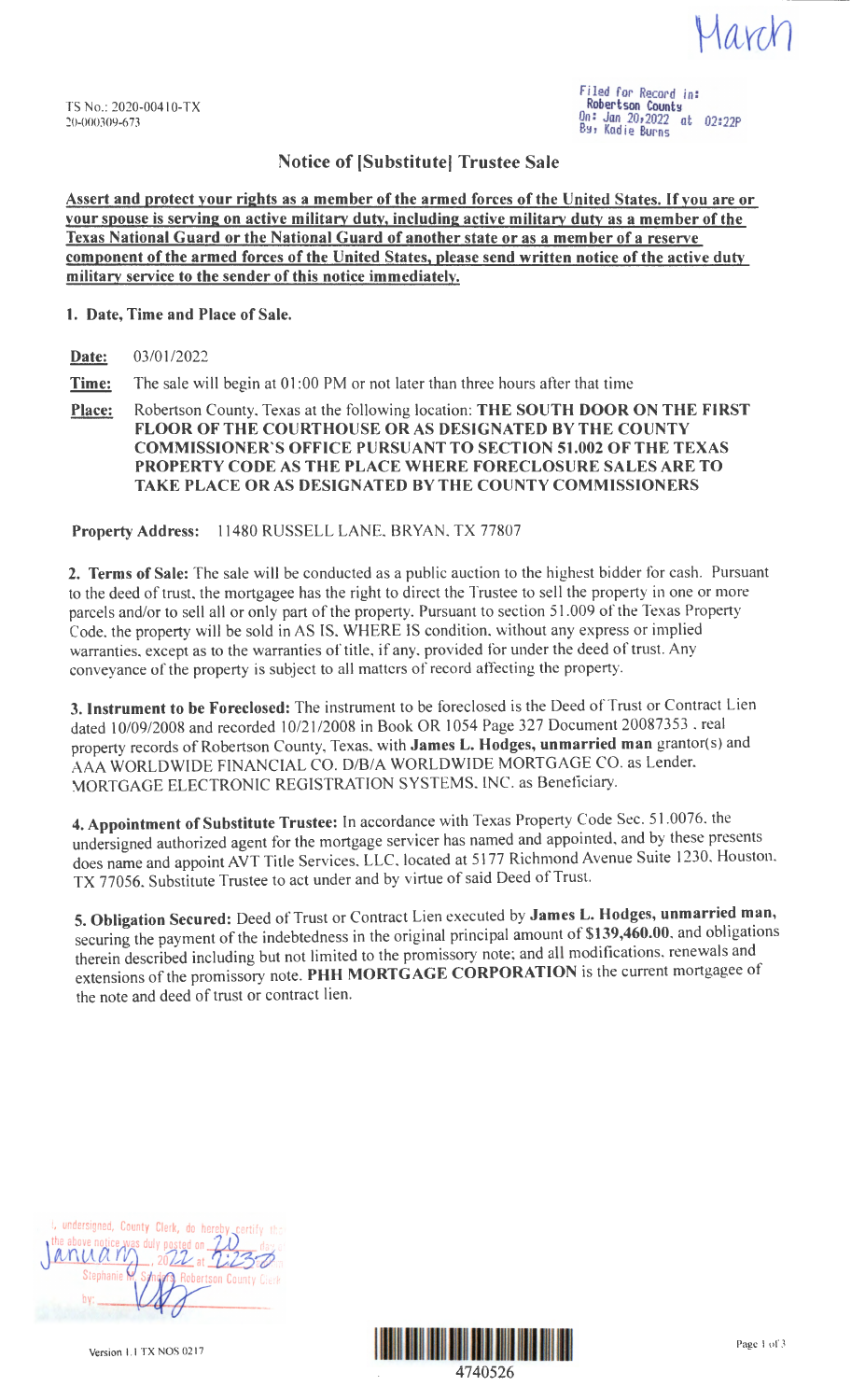# Notice of [Substitute] Trustee Sale

6. Default: A default has occurred in the payment of indebtedness, and the same is now wholly due, and the owner and holder has requested to sell said property to satisfy said indebtedness.

7. Property to be sold: The property to be sold is described as follows:

All that certain lot, tract, or parcel of land being 1.004 acres in the W. Reed Survey, A-36, in Robertson County, Texas and being Tract 48 of the Benchley Land Co. Section 11 and being a part of a 76.95 acre tract deeded from Dean E. Yaklin to W. R. Coffey, Trustee dated December 2, 1999 and recorded in Volume 745, Page 148 of the Robertson County Official Records in Robertson County, Texas and said 1.004 acre tract being more particularly described by metes and bounds a follows, to-wit:BEGINNING at a set iron pin for corner in the Northwest line of the said 76.95 acre tract and in the Southeast line of a called 50 acre tract, surveyed out 48.28 acres and recorded in Volume 621, Page 83 of the Robertson County Official Records and same being the North corner of a l.005 acre, Tract 49, surveyed same date and same being South 59 deg. 24' 36" West 336.73 feet from the North corner of the said 76.95 acre tract;THENCE North 59 deg. 24' 36" West with the Northwest line of the said 76.95 acre tract and with the Southeast line of the said 46.28 acre tract a distance of 187.38 feet to a set iron pin for corner in the said line and same being the West corner of a 1.014 acre, Tract 47, surveyed same date;THENCE South 30 deg. 35' 24" East with the Southwest line of the said Tract 47 a distance of 233.40 feet to a set iron pin for corner in the Northwest margin of a 3.41 acre, 60 foot road, Russell Street, surveyed same date and same being the South corner of said Tract 47;THENCE South 59 deg. 24' 38" West with the Northwest margin of Russell Street a distance of 187.38 feet to a set iron pin, for corner in the said line and same being the East corner of the said Tract 49;THENCE North 30 deg. 35' 24" West with the Northeast line of the said Tract 49 a distance of 233.40 feet to the Place Of Beginning, contains 1.004 acres of land, more or less.

8. Mortgage Servicer Information: The Mortgage Servicer is authorized to represent the Mortgagee by virtue of a servicing agreement with the Mortgagee. Pursuant to the Servicing Agreement and Texas Property Code § 51.0025, the Mortgage Servicer is authorized to collect the debt and to administer any resulting foreclosure of the lien securing the property referenced above. **PHH** Mortgage Corporation, as Mortgage Servicer, is representing the current mortgagee, whose address is:

## C/O PHH Mortgage Corporation

1 Mortgage Way Mt. Laurel, NJ 08054 Phone: 877-744-2506